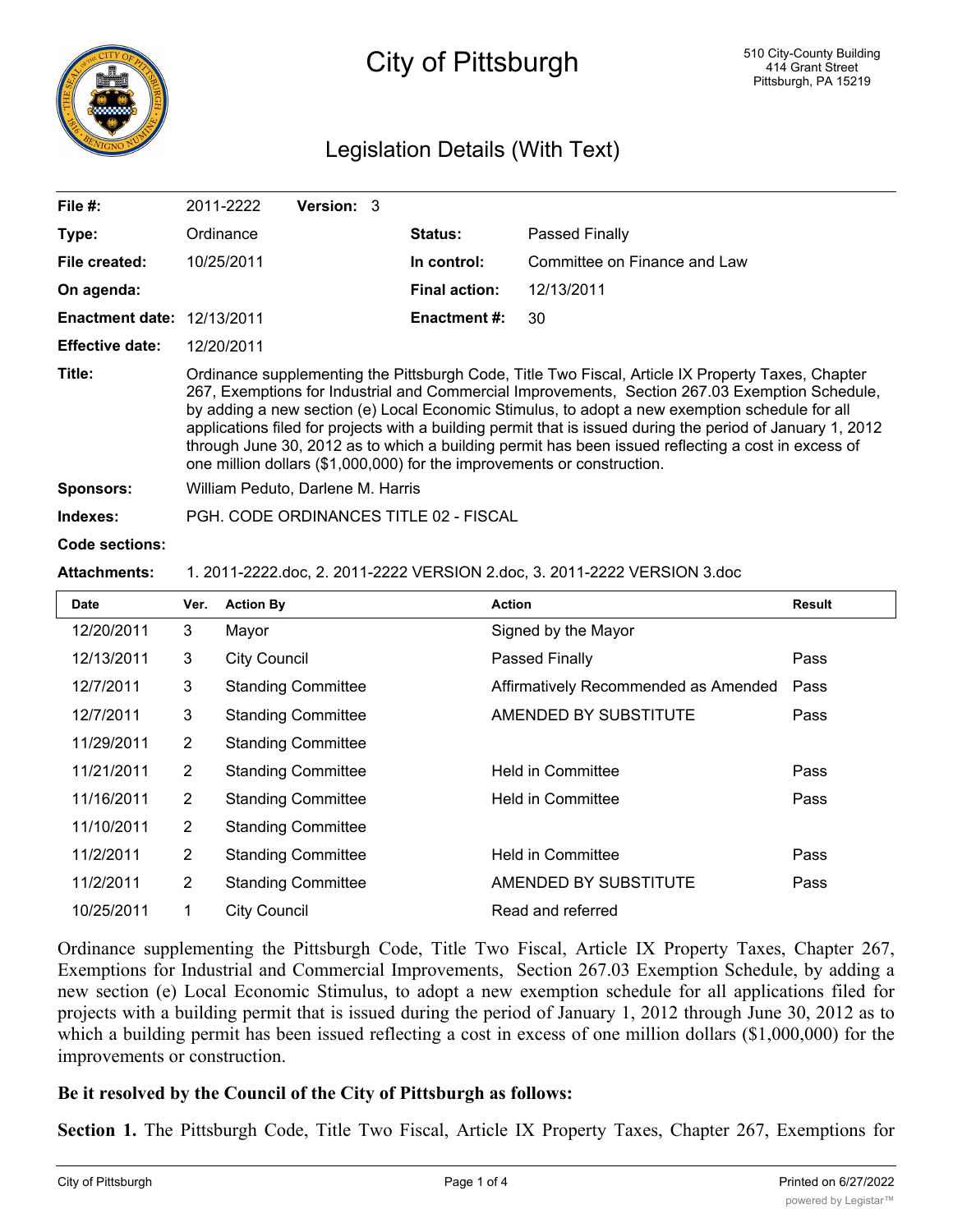#### **File #:** 2011-2222, **Version:** 3

Industrial and Commercial Improvements, Section 267.03 Exemption Schedule, is hereby supplemented by adding a subsection (e), Local Economic Stimulus, so that Section 267.03 reads as follows:

### § 267.03 - EXEMPTION SCHEDULE.

Any person making improvements to deteriorated property or constructing or improving industrial, commercial or other business structures in deteriorated areas and/or in deteriorated underutilized transition areas may apply for and receive a tax exemption upon the improvements or construction as provided in the following schedule:

(a)

With respect to improvements to deteriorated property or construction or improvements of industrial, commercial or other business structures in deteriorated areas, other than improvements constituting a qualified conversion to commercial residential use or a qualified conversion to residential use that are located in deteriorated underutilized transition areas:

(1)

The exemption is granted to eligible properties located anywhere in deteriorated areas;

(2)

The exemption granted is limited to a period of five (5) years, and the exemption from City real property tax shall not exceed fifty thousand dollars (\$50,000.00) in any single year;

(3)

The exemption granted shall be one hundred (100) percent of the real property tax upon the assessed valuation attributable to the construction or improvement.

(b)

With respect to improvements constituting a qualified conversion to commercial residential use that are located in deteriorated underutilized transition areas:

(1)

The exemption is granted to eligible properties located anywhere in deteriorated underutilized transition areas;

(2)

The exemption granted is applicable to the real property tax upon the assessed valuation attributable to improvements to the converted residential portion or the residential portion of the new construction for commercial residential use (including related parking) and is limited to ten (10) years. For applications filed prior to July 1, 2007 or on or after July 1, 2012, the exemption is one hundred (100) percent for the first two years and declines ten (10) percent for each two-year period thereafter with the exemption being sixty (60) percent in the ninth and tenth years. For applications filed on or after July 1, 2007 through June 30, 2012, the exemption is one hundred (100) percent for a period of ten (10) years. No exemption applies in the eleventh year or thereafter. The exemption from City real property tax shall not exceed one hundred fifty thousand dollars (\$150,000.00) in any single year.

#### (c)

With respect to improvements constituting a qualified conversion to residential use that are located in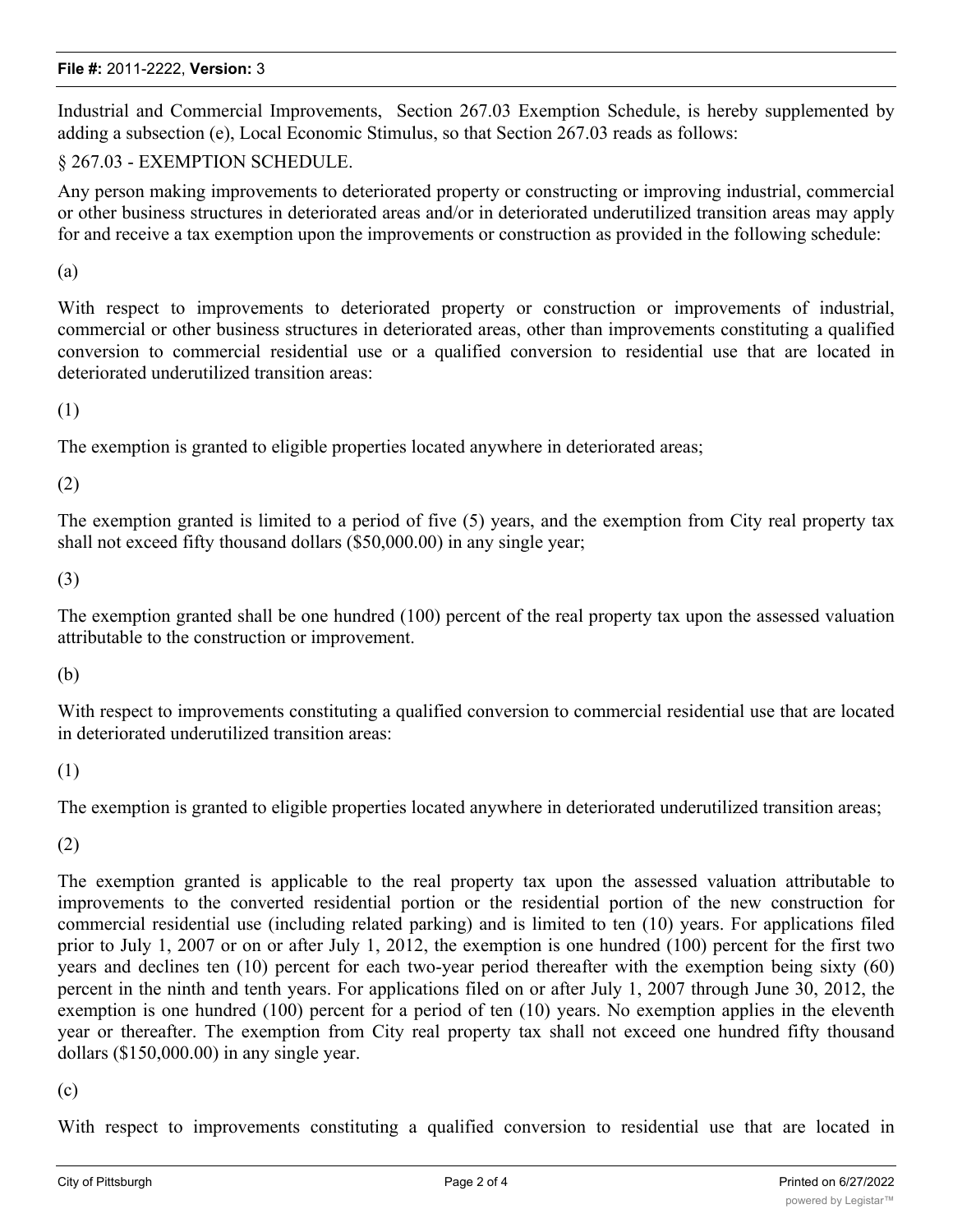## **File #:** 2011-2222, **Version:** 3

deteriorated underutilized transition areas:

(1)

The exemption is granted to eligible properties located anywhere in deteriorated underutilized transition areas for applications filed on or after July 1, 2007 through June 30, 2012.

### (2)

The exemption granted is applicable to the real property tax upon the assessed valuation attributable to improvements to the converted residential portion (including related parking) and is limited to ten (10) years. The exemption is one hundred (100) percent for a period of ten (10) years. No exemption applies in the eleventh year or thereafter. The exemption from City real property tax shall not exceed two thousand seven hundred dollars (\$2,700.00) in any single year.

(3)

In the event that the owner of a property which has qualified for exemption pursuant to this paragraph enters into a written lease for a term of one (1) year or more for which the owner receives consideration, the exemption granted pursuant to this paragraph shall expire upon the effective date of the lease.

(d)

Improvements to deteriorated property that have the effect of converting all or a portion of the property to a commercial residential use but do not satisfy the requirements of a "qualified conversion to commercial residential use" and construction of property containing space for commercial residential use but which does not satisfy the requirement "new construction for commercial residential use" may be eligible for the exemption described in (a) above. In a building located in a deteriorated underutilized transition area for which there is a qualified conversion to commercial residential use or new construction for commercial residential use, subsection (b) above is applicable to the converted residential portion or the residential portion of the new construction for commercial residential use (including related parking) and subsection (a) above may be applicable to the remainder of the property.

#### (e) Local Economic Stimulus

Notwithstanding any other provision of this section to the contrary, with respect to all applications for exemption filed pursuant to any of the preceding subsections (a) through (d) for projects with a building permit that is issued during the period of January 1, 2012 through June 30, 2012, as to which a building permit has been issued reflecting a cost in excess of one million dollars (\$1,000,000) for the improvements or construction, exemption is granted in accordance with the following schedule, which schedule shall apply in lieu of any other schedule set forth in the preceding subsections:

- (1) The exemption from City real property tax shall be applicable only to that portion of the assessed valuation attributable to the construction or improvements that exceeds 100% of the assessed valuation prior to the issuance of the building permit and is limited to ten (10) years.
- (2) The exemption from City real property tax shall not exceed two hundred fifty thousand dollars (\$250,000.00) in any single year
- (3) The exemption is one hundred (100) percent for the first two years and declines ten (10) percent for each two-year period thereafter with the exemption being sixty (60) percent in the ninth and